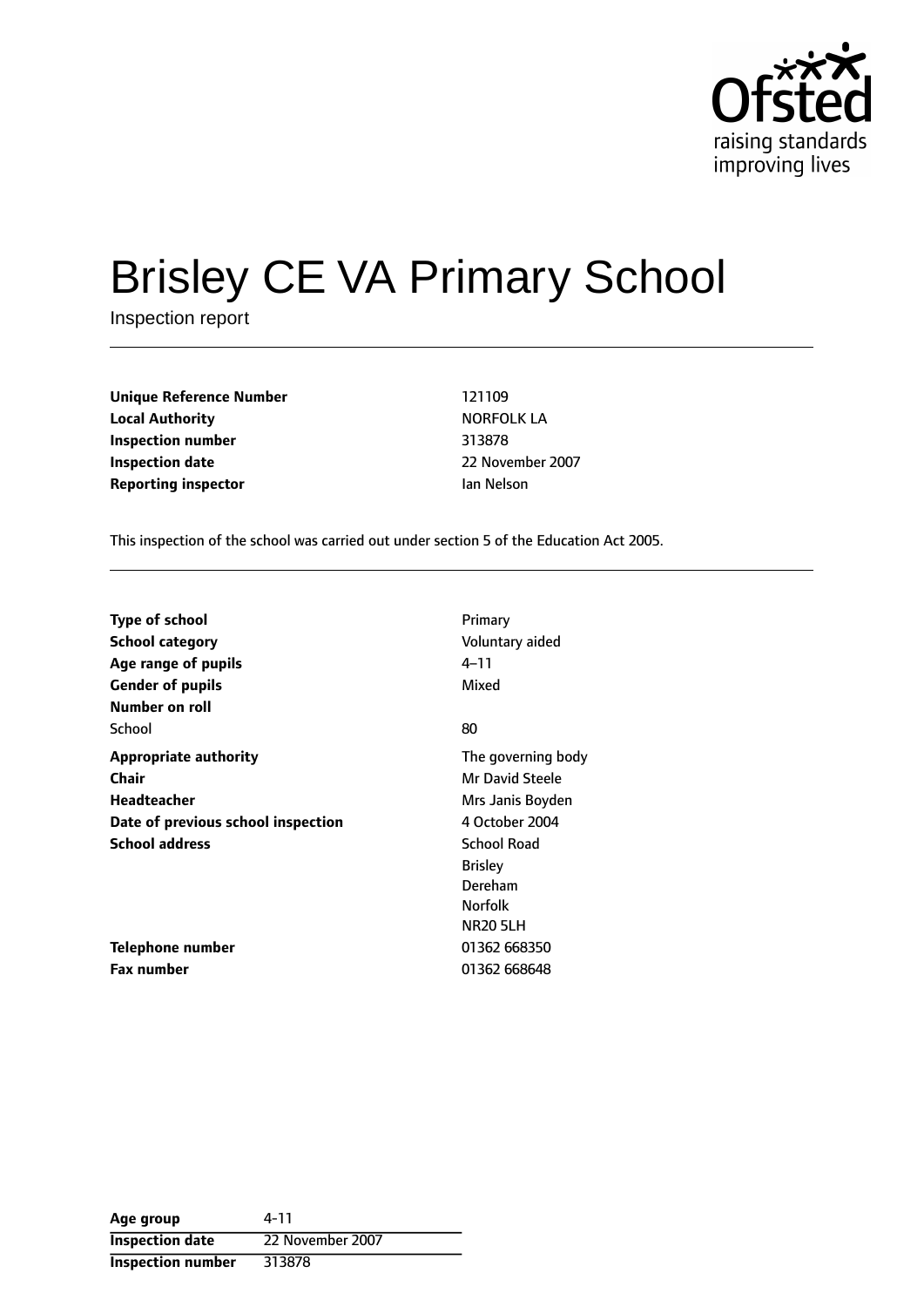.

© Crown copyright 2007

#### Website: www.ofsted.gov.uk

This document may be reproduced in whole or in part for non-commercial educational purposes, provided that the information quoted is reproduced without adaptation and the source and date of publication are stated.

Further copies of this report are obtainable from the school. Under the Education Act 2005, the school must provide a copy of this report free of charge to certain categories of people. A charge not exceeding the full cost of reproduction may be made for any other copies supplied.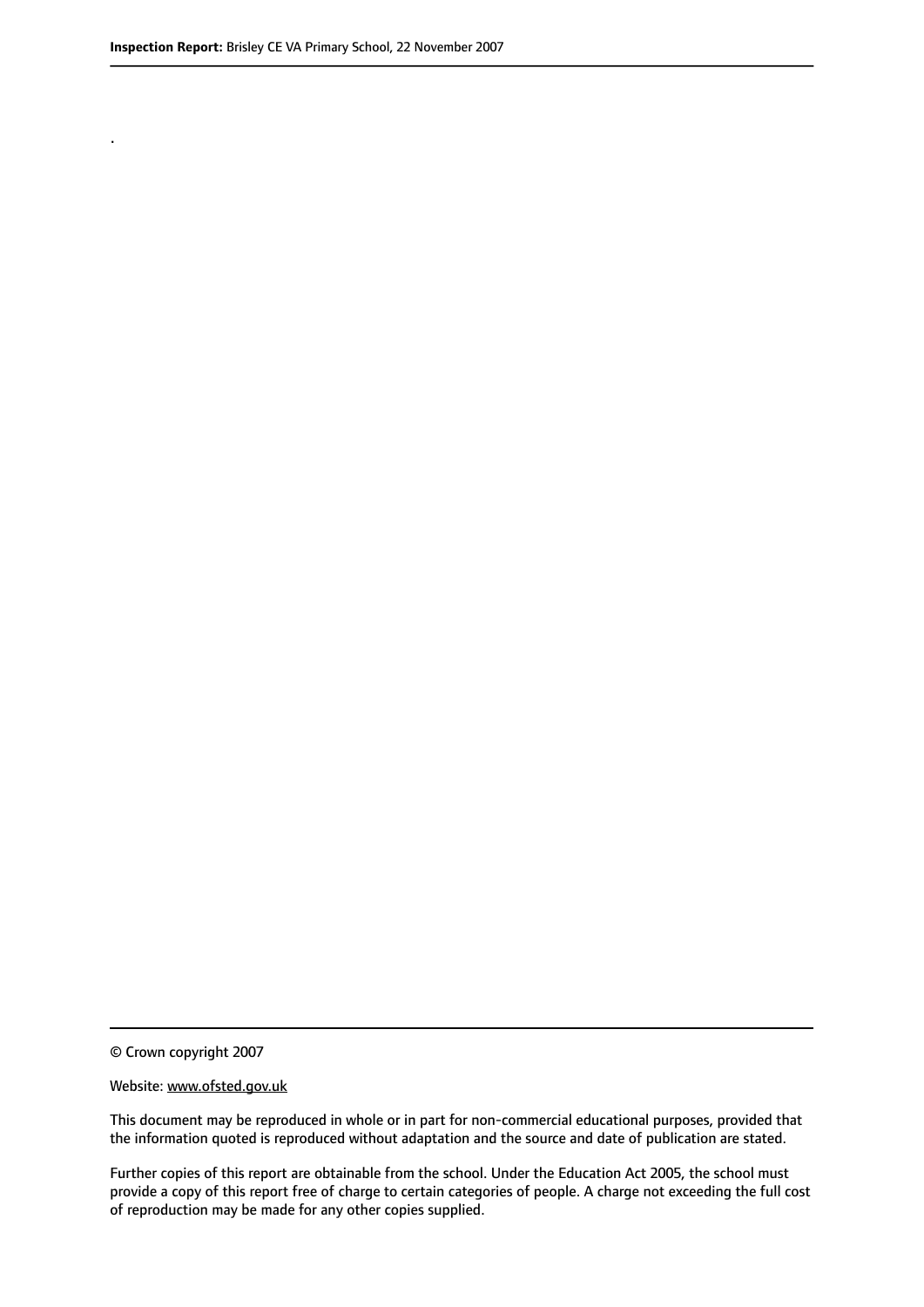# **Introduction**

The inspection was carried out by an Additional Inspector. The inspector evaluated the overall effectiveness of the school and investigated the following issues: how the school is tackling its stated priority of improving provision in Foundation Stage; the effectiveness of the school's strategies for improving spelling, punctuation and writing at Key Stage 2 and the steps being taken to improve subject leadership now that the school is back to a stable staff. Evidence was gathered from the school's self-evaluation form, lesson observations, discussions with staff, governors and children, by looking at children's work and information the school keeps on how well children are doing with their learning, analysing parents' questionnaire responses, and the school improvement plan. Other aspects of the school's work were not investigated in detail but the inspector found no evidence to suggest the school's own assessments, as given in its self-evaluation form were not justified, and these have been included where appropriate in this report.

# **Description of the school**

This is a small rural primary school where virtually all the children are from White British backgrounds. It serves the village of Brisley and surrounding areas. Very few children qualify for free school meals. The proportion identified as needing extra help with their learning is average. The school has achieved Well Being status, Investors in People accreditation and Healthy Schools status. It gained an Active Mark in 2006. Children start school with the skills and knowledge expected of their age.

# **Key for inspection grades**

| Grade 1 | Outstanding  |
|---------|--------------|
| Grade 2 | Good         |
| Grade 3 | Satisfactory |
| Grade 4 | Inadequate   |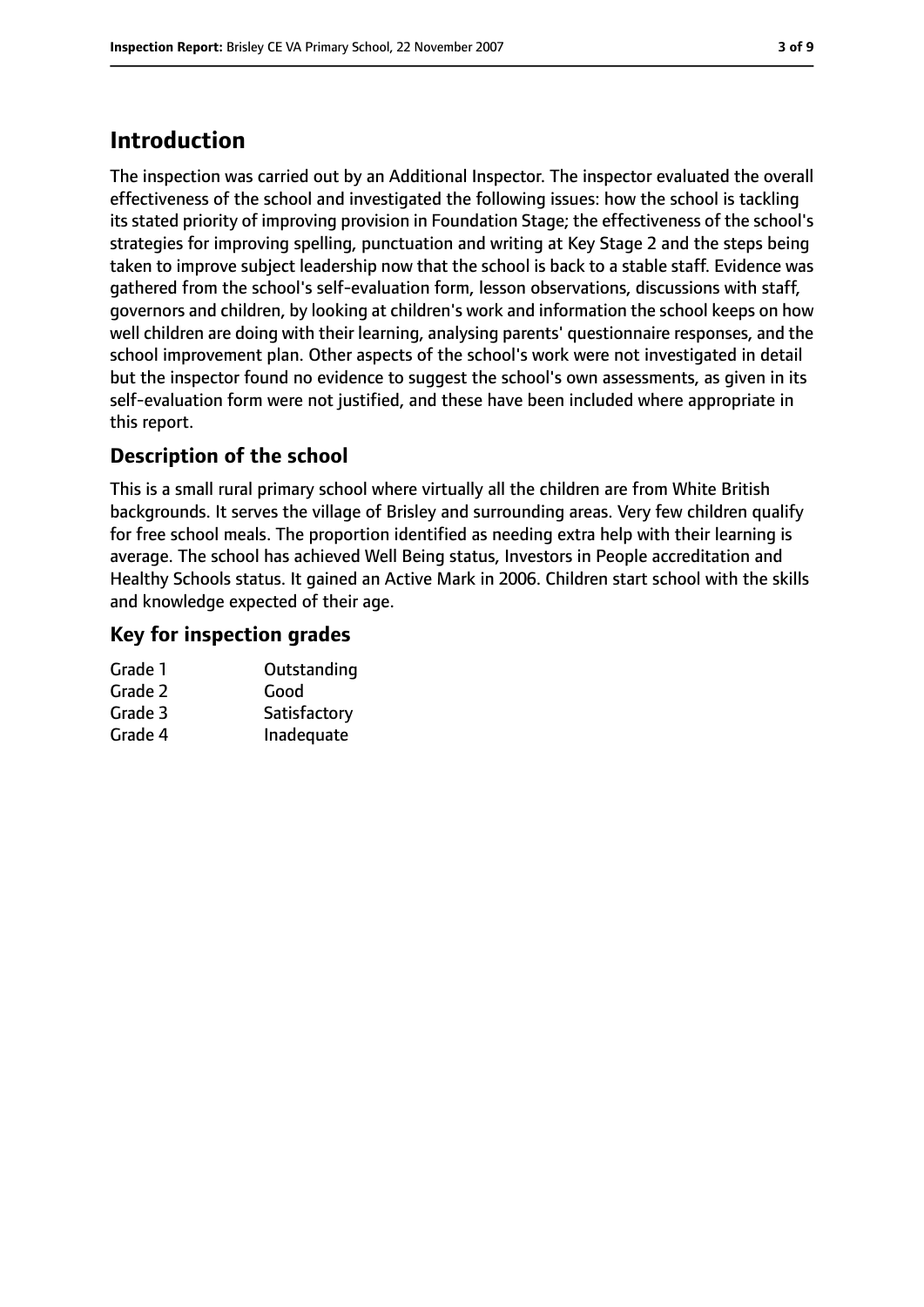# **Overall effectiveness of the school**

#### **Grade: 2**

Parents and their children quite rightly consider this a good school. Many parents made very complimentary comments about the school. Typical of those comments was one that said, 'one of the great attributes of Brisley school is good behaviour and strong family values'. This echoes very closely comments the children made when they said, 'it's a community' and 'it's like one big family'. This is the result of excellent care, guidance and support which ensures that, as one parent put it, 'the school is a very positive environment for our daughter to grow and be educated in'. This high quality care leads to excellent personal development of children who grow in maturity and confidence while still retaining their charming child like qualities. For example, one group delighted in telling the inspector that they were playing inspectors at lunchtime by checking behaviour in the playground and making notes on their pad, much as they had seen him doing during the morning.

A very small number of parents expressed concerns about how happy their children were in school suggesting that they were suppressed and upset by teachers shouting at them. Despite speaking with around a quarter of the children in the school the inspector found no evidence to support these parents' views. On the contrary, children spoken to insisted; 'Our teachers never shout at us. If we do something wrong they just explain. They give us a stripe (a reduction in house points) and say forget about it and move on'. One parent summed up the school's approach by writing, 'the line between discipline and encouragement is walked majestically'.

Given the school's excellent caring ethos, firmly grounded in its church status, it is not surprising that children develop so well. Their spiritual, moral, social and cultural development is outstanding. Behaviour is excellent and the children say there is no bullying. They have an excellent understanding of how to lead healthy and safe lifestyles and speak highly of how their lessons in personal, social, and health education (PSHE) help them with this. They have abundant opportunities to develop the skills they need to be able to make positive contributions to their community by taking on roles around the school. The portfolio on the playground developments records their excellent involvement in this project.

Children have excellent attitudes to learning and say they thoroughly enjoy school. This is because of the good range of interesting activities staff provide and because, 'teaching's very good at getting the message across'. Indeed this is one of the strengths of the good teaching, as staff use interactive whiteboards and challenging questions to encourage children to think things through. This was shown in a lesson on spelling and punctuation when older children demonstrated their growing understanding of these areas as they corrected a piece of writing that had several mistakes in it. This was a good example of an issue that the school had identified for improvement being tackled with vigour and with success. Teachers expect children to do well and set them challenging targets as shown in a mathematics session where a group tackled some difficult test questions in their heads. While most teaching is good, resulting in children making good progress, staffing changes in Foundation Stage and Year 1 have led to an unsettled period when teaching, learning and children's progress have been satisfactory rather than good. The school has now established a new stable staffing structure for the youngest children with plans to check that it is accelerating their learning.

Children build on the satisfactory start they make in Foundation Stage by making good progress thereafter, resulting in above average standards by Year 6 in most years. The 2007 national test results at Year 6 showed that children achieved well but that they did better in mathematics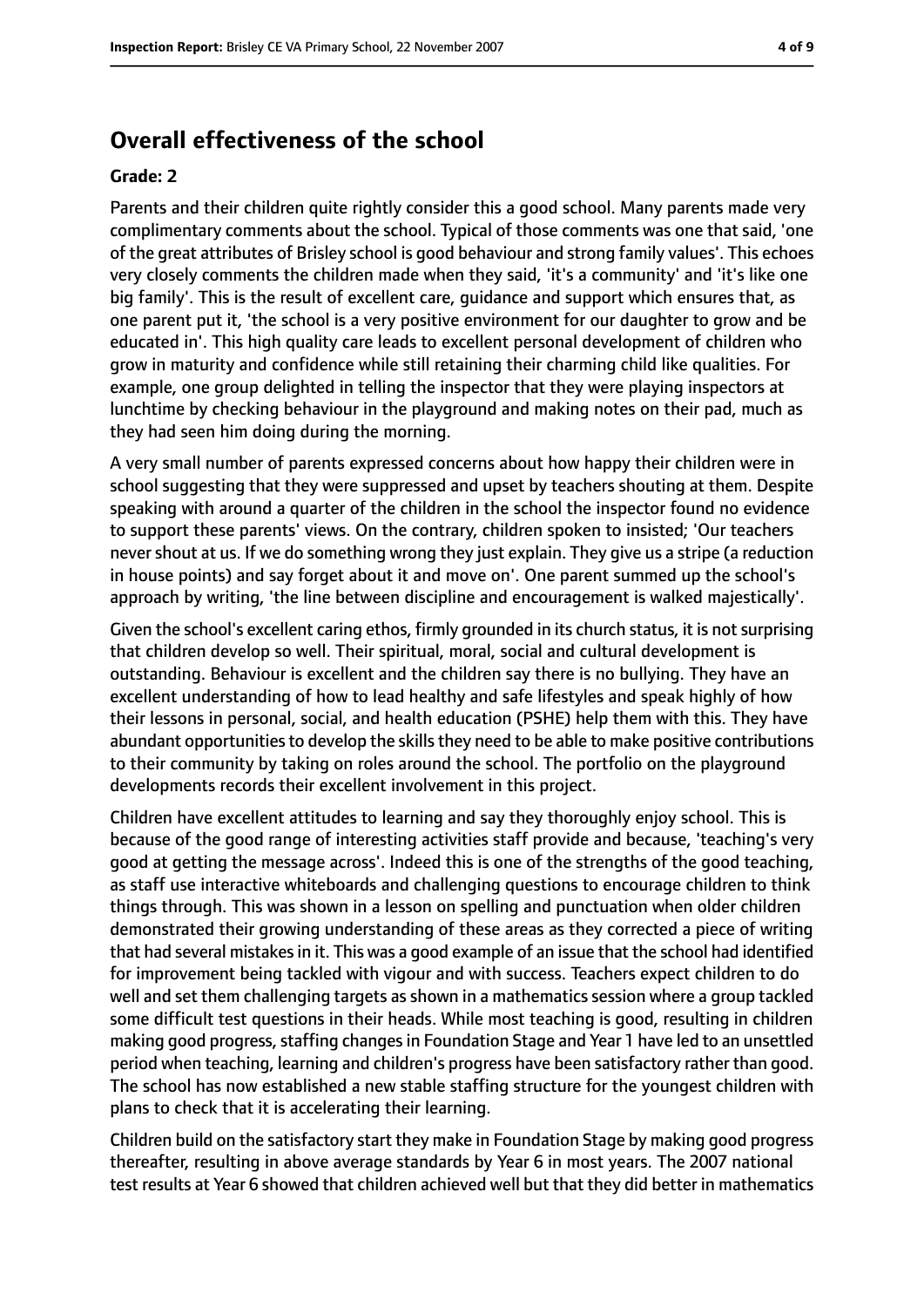and science than in English, where their writing let them down. This led to the current focus on spelling, punctuation and writing which is having a positive impact on children's learning. The thorough analysis of how well individuals and groups of children are doing highlights any who may need extra help with their learning. As a result, children who find learning hard benefit from extra support and make good progress. Excellent links with local schools, including the secondary school, help to enrich children's learning and prepare them well for the next stage of their education. One parent wrote, 'pupils are well prepared for transition to the high school'.

The school's success is no accident. Good leadership and management have established a clear and common ethos with a sharp focus on continuous improvement in a caring environment. The school has had some staffing turbulence since the last inspection that has prevented it from making the progress it intended to in developing subject leaders. Now that staffing is stable again the school has comprehensive plans in place to enable these leaders to acquire the skills and experience they need to check the quality of teaching, learning and progress in their subjects. There is a structured programme in place to ensure this happens and to check its impact on children's learning. The headteacher is highly thought of by parents one of whom commented, 'Mrs Boyden is an exceptional head who has the progress of pupils at the heart of all she does'. She and the excellent governing body have an accurate understanding of how well the school is doing and set clear priorities for improvement. The good improvements since the last inspection, including better resources and provision in information and communication technology, and in the building itself show that the school has what it takes to carry on improving.

## **Effectiveness of the Foundation Stage**

#### **Grade: 3**

Children make satisfactory progress towards the goals expected of them by the time they enter Year 1. Children settle happily into the Foundation Stage because the school maintains close links with their parents. The good use of support staff means that they have some time as a group separate from the Year 1 children to work on Foundation Stage activities while also benefiting from the having the older ones with them at other times. They have a useful outdoor area which the school plans to improve further. While teaching and the range of activities in Foundation Stage are satisfactory the pace of learning is a little pedestrian and uninspired at times.

## **What the school should do to improve further**

■ Check that provision in Foundation Stage is accelerating learning and achievement to match that in other classes.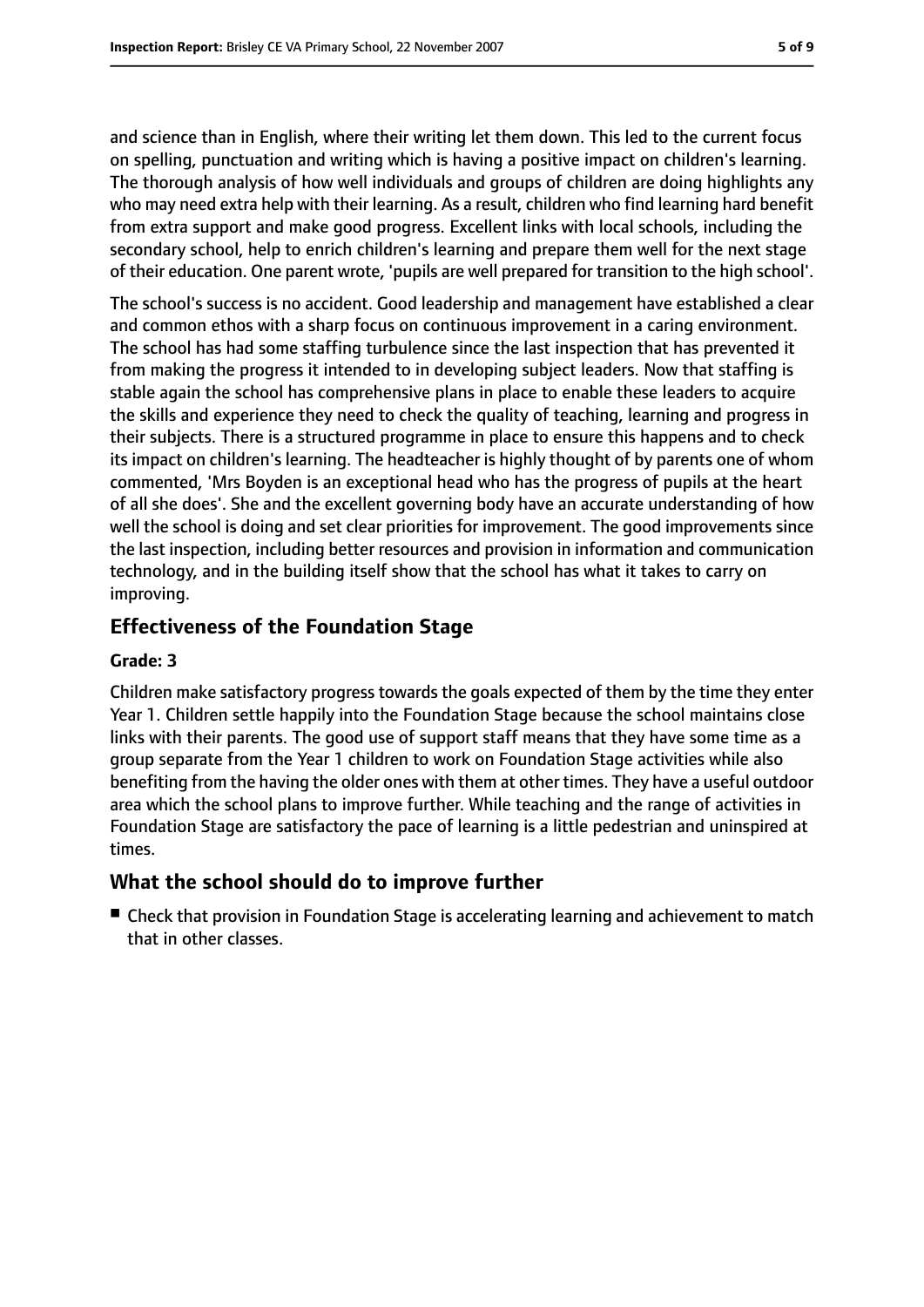**Any complaints about the inspection or the report should be made following the procedures set out in the guidance 'Complaints about school inspection', which is available from Ofsted's website: www.ofsted.gov.uk.**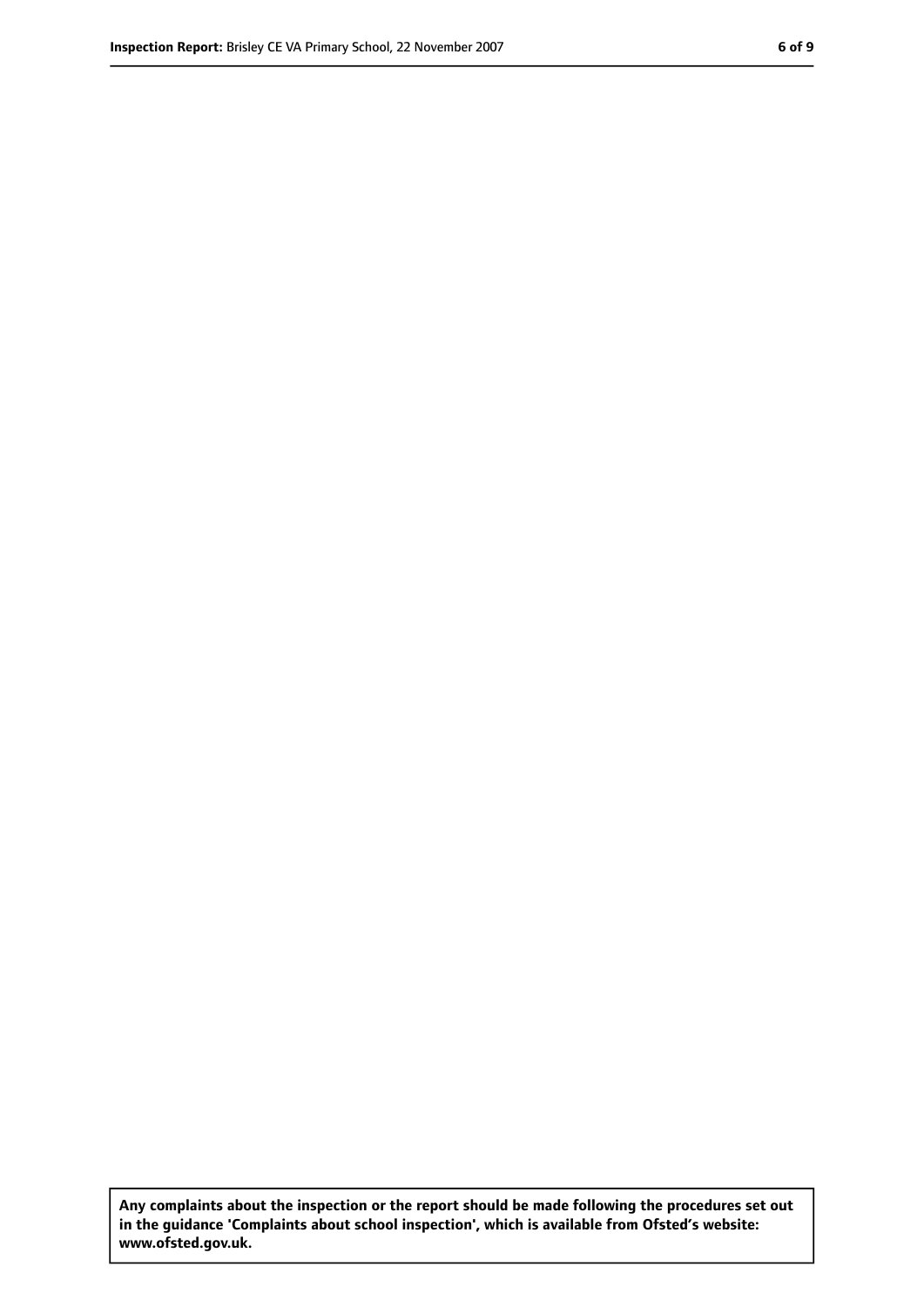## **Annex A**

# **Inspection judgements**

| Key to judgements: grade 1 is outstanding, grade 2 good, grade 3 satisfactory, and | <b>School</b>  |
|------------------------------------------------------------------------------------|----------------|
| grade 4 inadequate                                                                 | <b>Overall</b> |

# **Overall effectiveness**

| How effective, efficient and inclusive is the provision of education, integrated<br>care and any extended services in meeting the needs of learners? |     |
|------------------------------------------------------------------------------------------------------------------------------------------------------|-----|
| Effective steps have been taken to promote improvement since the last<br>inspection                                                                  | Yes |
| How well does the school work in partnership with others to promote learners'<br>well-being?                                                         |     |
| The effectiveness of the Foundation Stage                                                                                                            |     |
| The capacity to make any necessary improvements                                                                                                      |     |

## **Achievement and standards**

| How well do learners achieve?                                                                               |  |
|-------------------------------------------------------------------------------------------------------------|--|
| The standards <sup>1</sup> reached by learners                                                              |  |
| How well learners make progress, taking account of any significant variations between<br>groups of learners |  |
| How well learners with learning difficulties and disabilities make progress                                 |  |

# **Personal development and well-being**

| How good is the overall personal development and well-being of the<br>learners?                                  |  |
|------------------------------------------------------------------------------------------------------------------|--|
| The extent of learners' spiritual, moral, social and cultural development                                        |  |
| The extent to which learners adopt healthy lifestyles                                                            |  |
| The extent to which learners adopt safe practices                                                                |  |
| How well learners enjoy their education                                                                          |  |
| The attendance of learners                                                                                       |  |
| The behaviour of learners                                                                                        |  |
| The extent to which learners make a positive contribution to the community                                       |  |
| How well learners develop workplace and other skills that will contribute to<br>their future economic well-being |  |

# **The quality of provision**

| How effective are teaching and learning in meeting the full range of the<br>learners' needs?          |  |
|-------------------------------------------------------------------------------------------------------|--|
| How well do the curriculum and other activities meet the range of needs<br>and interests of learners? |  |
| How well are learners cared for, quided and supported?                                                |  |

 $^1$  Grade 1 - Exceptionally and consistently high; Grade 2 - Generally above average with none significantly below average; Grade 3 - Broadly average to below average; Grade 4 - Exceptionally low.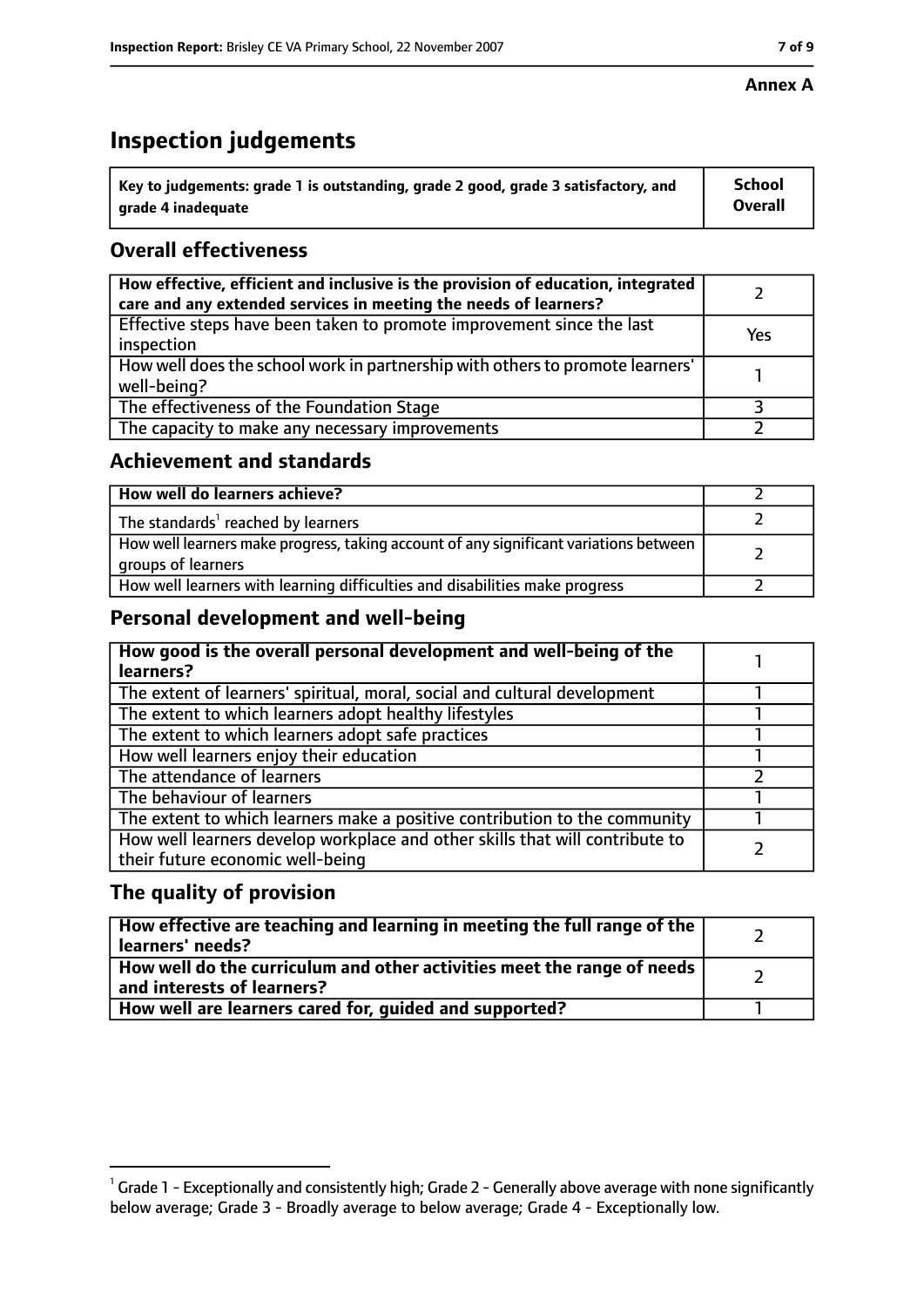# **Leadership and management**

| How effective are leadership and management in raising achievement              |     |
|---------------------------------------------------------------------------------|-----|
| and supporting all learners?                                                    |     |
| How effectively leaders and managers at all levels set clear direction leading  |     |
| to improvement and promote high quality of care and education                   |     |
| How effectively leaders and managers use challenging targets to raise standards |     |
| The effectiveness of the school's self-evaluation                               |     |
| How well equality of opportunity is promoted and discrimination tackled so      |     |
| that all learners achieve as well as they can                                   |     |
| How effectively and efficiently resources, including staff, are deployed to     |     |
| achieve value for money                                                         |     |
| The extent to which governors and other supervisory boards discharge their      |     |
| responsibilities                                                                |     |
| Do procedures for safequarding learners meet current government                 | Yes |
| requirements?                                                                   |     |
| Does this school require special measures?                                      | No  |
| Does this school require a notice to improve?                                   | No  |